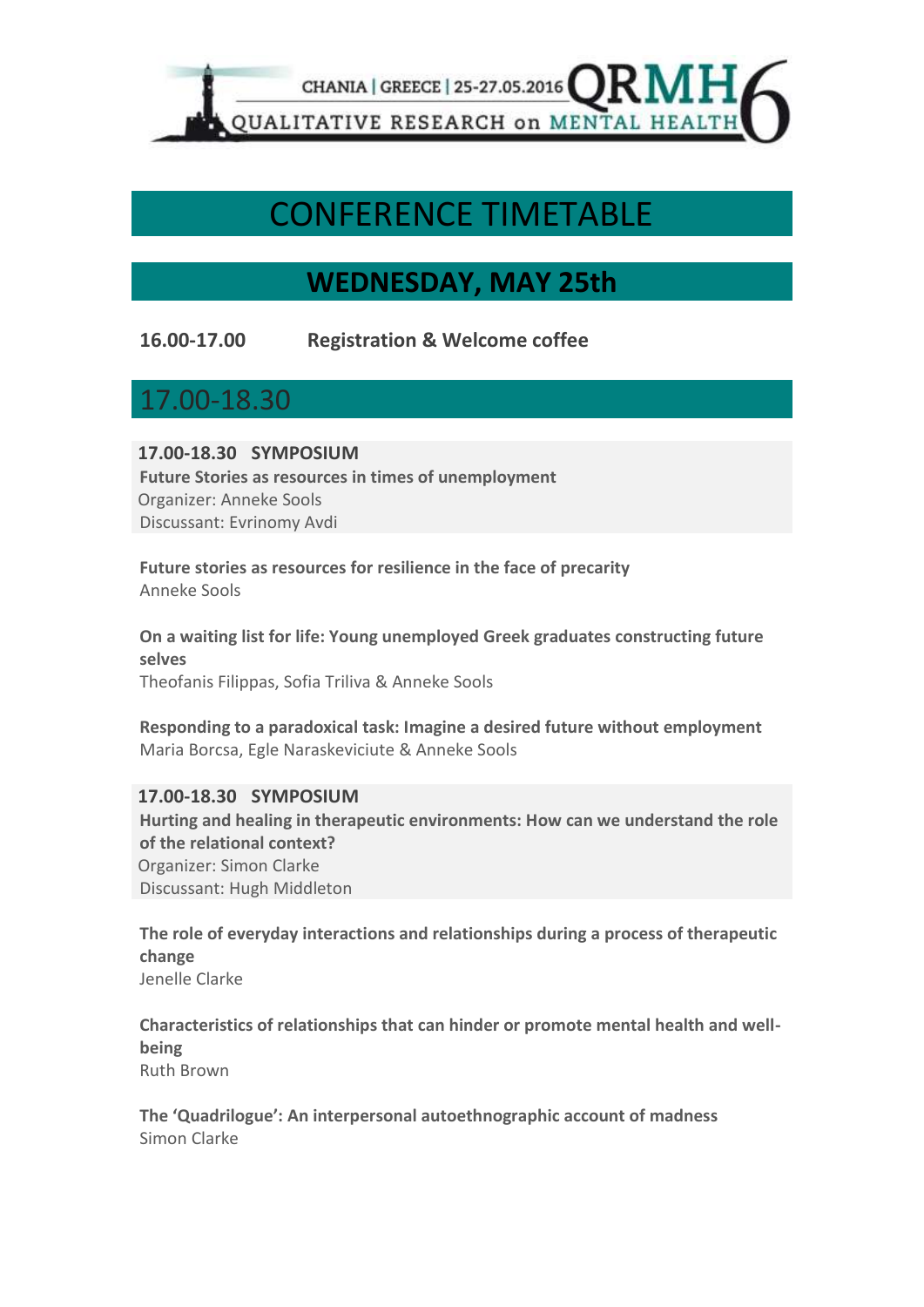

**17.00-18.30 THEMATIC SESSION Making sense of distress** Chair: Sandra Walker

**Oppressed and trapped in the achievement ethos: Reconstructing subjective theories of depression in the therapeutic process** Leonie Knebel

**Youth depression: Young people's experiences in relation to the cultural story models of depression** Mervi Issakainen

**An autoethnographic narrative of the dreamy states of epilepsy** Louise King

**Applying rigor criteria to qualitative research in mental health: Not an easy task!** J. Rassy, L. Mathieu, C. Michaud & J-P. Bonin

### 18.30-20.00

**18.30-19.00 WELCOME**  Chairs: Evrinomy Avdi & Eugenie Georgaca

**19.00-20.00 KEYNOTE ADDRESS Research of dialogues in naturalistic design Jaakko Seikkula** Chair: Hugh Middleton

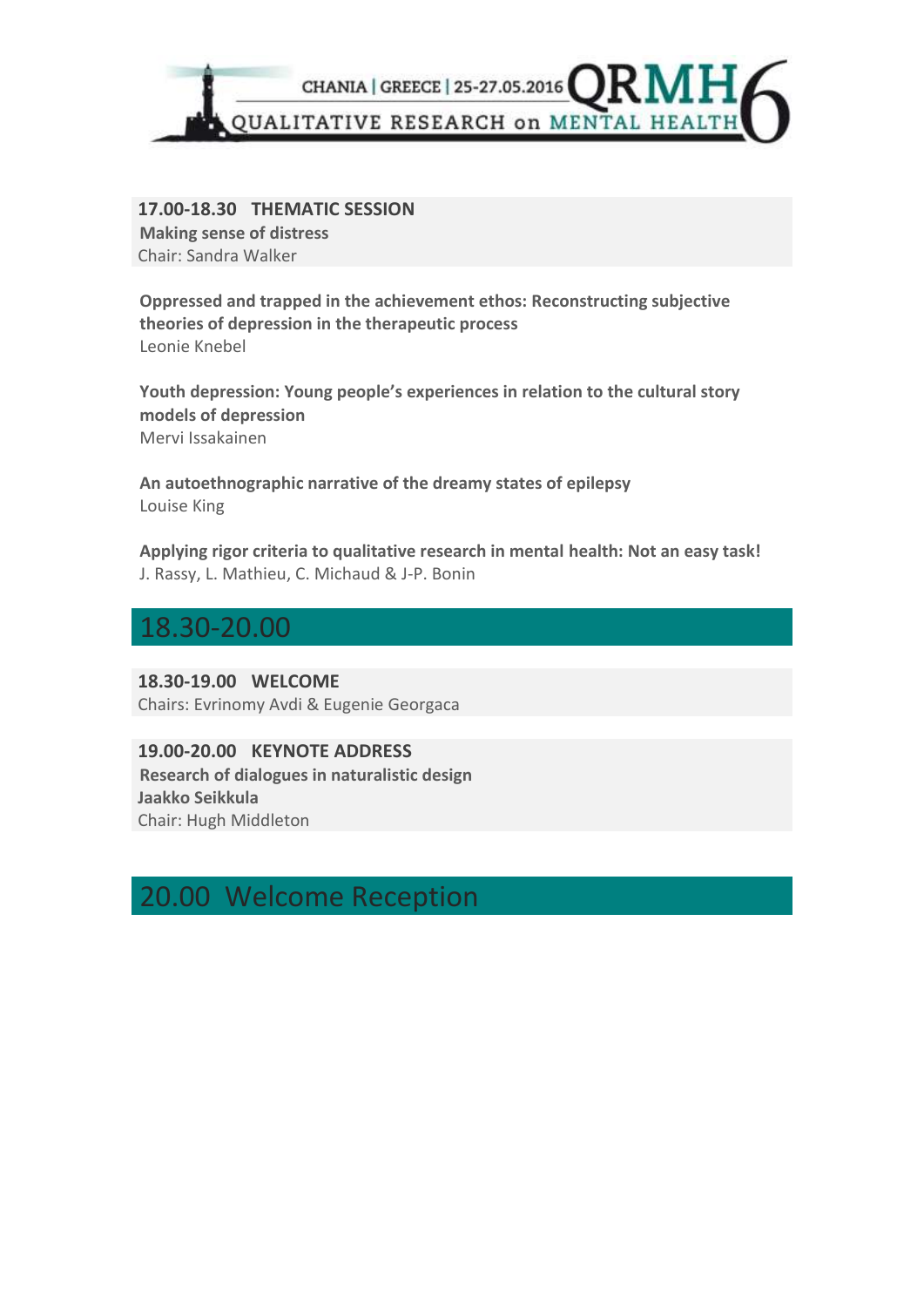

## **THURSDAY, MAY 26th**

## 9.00-10.30

### **9.00-10.30 SYMPOSIUM (part I)**

**Relational mind: Combining qualitative research and participants' autonomic nervous system responses within a couple therapy session** Organizer: Virpi-Liisa Kykyri & Juha Holma Discussant: Jarl Wahlström

### **Relational mind in events of change in multi-actor dialogues**

Jaakko Seikkula, Virpi-Liisa Kykyri, Anu Karvonen, Jukka Kaartinen, Markku Penttonen, Juha Holma, Evrinomy Avdi & Maria Borcsa

### **Soft prosody and silences in interaction in important moments of one couple therapy session**

Virpi-Liisa Kykyri,V. Tsatsishvili, R. Hotakainen, Anu Karvonen, Markku Penttonen, Jukka Kaartinen & Jaakko Seikkula

### **Relational mind: Stimulated recall as creation of sense in the personal, couple and therapeutic system**

Maria Borcsa, Anu Karvonen, Virpi-Liisa Kykyri, Markku Penttonen, Jukka Kaartinen & Jaakko Seikkula

### **9.00-10.30 THEMATIC SESSION**

**Psychoanalytic perspectives & psychotherapy research** Chair: Katia Romelli

#### **Discourse analysis and psychoanalytic approaches to therapy talk: Conflicting or compatible?**

Janet Smithson, Richard Mizen & Georgia Lepper

#### **The core conflictual relationship theme: A single-case study** Kimberly Van Nieuwenhove

**"Not dead…abandoned": A pragmatic case study of combat related trauma** Julianna Challenor

### **Making waves in the therapeutic dialogue: The disruptive quality of lacanian interventions**

Goedele Hermans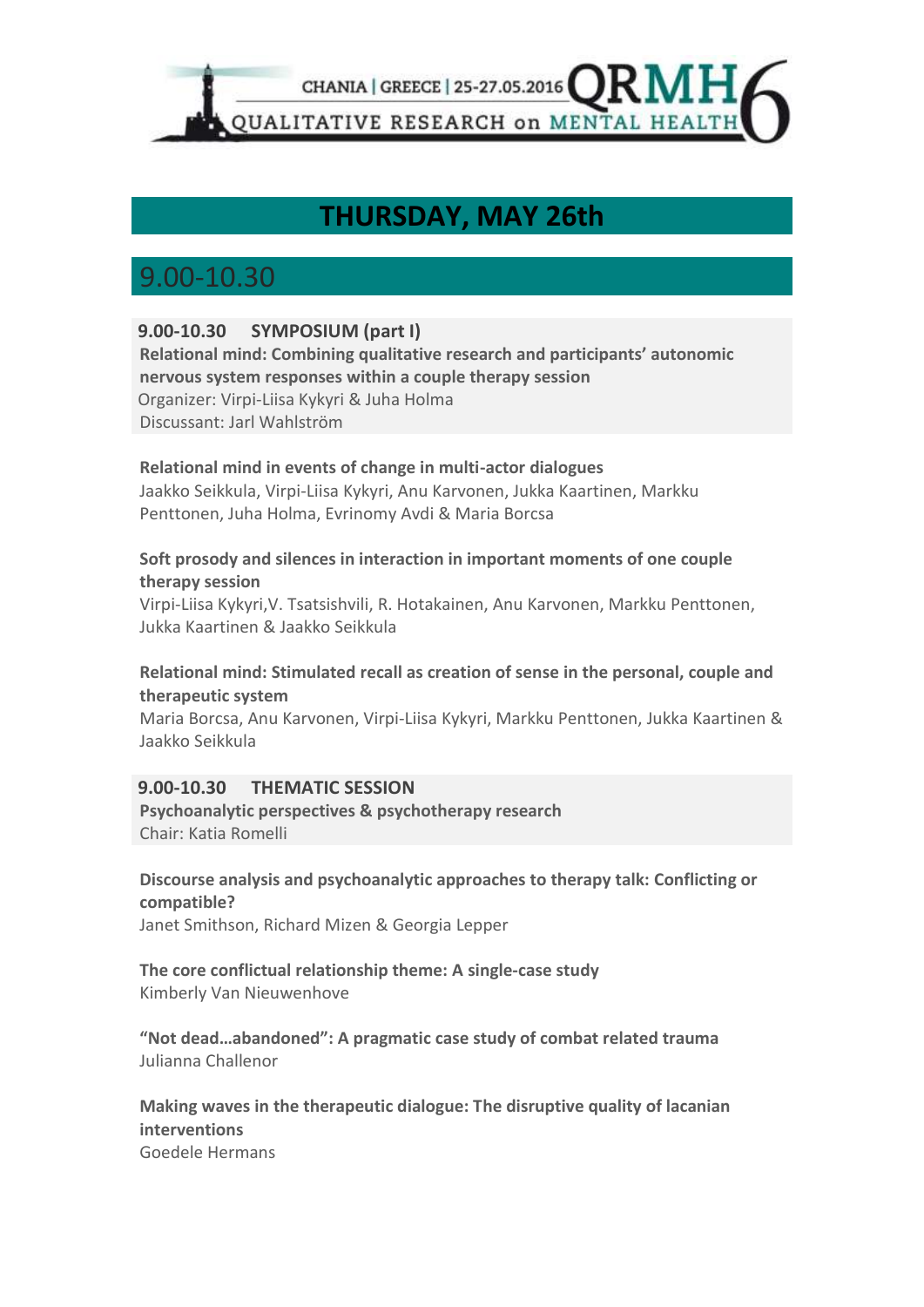

#### **9.00-10.30 THEMATIC SESSION Social and relational factors in distress I**

Chair: Eugenie Georgaca

**Relationships, connectedness and psychosis in emerging adulthood: A relational mapping interview method** Zoë Boden

**Exploring valued activities and resources to support mental health recovery and well-being through social network mapping** Sandra Walker

**What have weak ties got to offer?: A qualitative study of connecting to support and mobilising resources for those in receipt of care planning** Anne Rogers, Helen Brooks, Caroline Sanders, Claire Fraser & Karina Lovell

**Exploring the important relationships implicated in the management of severe mental illness: A qualitative, longitudinal study utilizing networks of personal communities**

Helen Brooks, Caroline Sanders, Karina Lovell, Claire Fraser & Anne Rogers

## 10.30-11.00 Coffee Break

### 11.00-12.30

### **11.00-12.30 SYMPOSIUM (part II)**

**Relational mind: Combining qualitative research and participants' autonomic nervous system responses within a couple therapy session** Organizer: Virpi-Liisa Kykyri & Juha Holma Discussant: Jarl Wahlström

### **Positioning in couple therapy: Exploring interactional, affective and embodied aspects**

Evrinomy Avdi, Anu Karvonen, Virpi-Liisa Kykyri, Markku Penttonen, Jukka Kaartinen & Jaakko Seikkula

### **Analysing the narrative mode of the participants in a couple therapy and combining these with autonomic nervous system responses**

Berta Vall, Aarno Laitila, Juha Holma, Jaakko Seikkula, Anu Karvonen, Virpi-Liisa Kykyri, Markku Penttonen & Jukka Kaartinen

**When becoming a parent constructs disconnection in couple relationship: Combining discourse analysis and autonomic nervous system responses** Helena Päivinen, Juha Holma, Anu Karvonen, Virpi-Liisa Kykyri, Markku Penttonen, Jukka Kaartinen & Jaakko Seikkula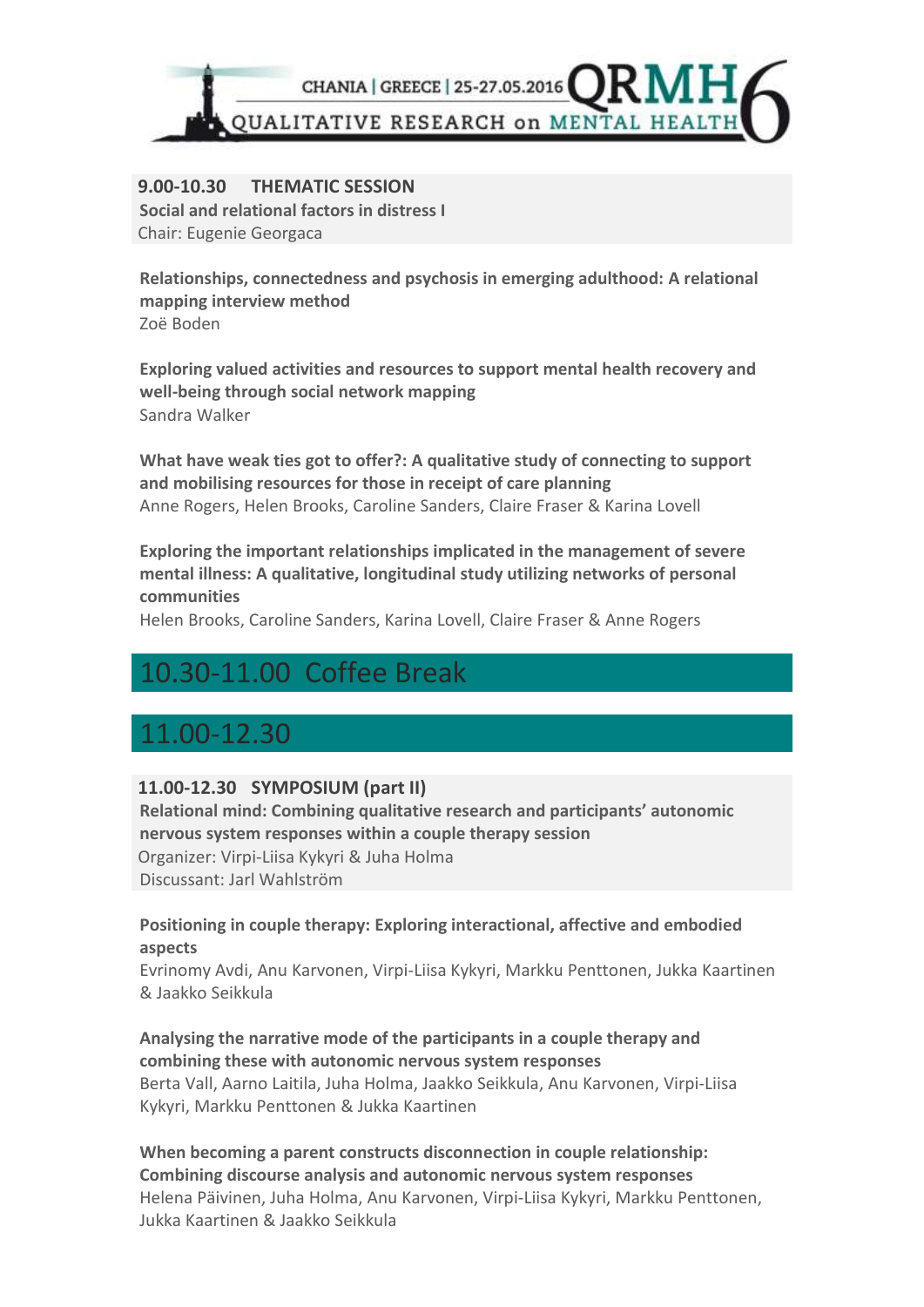

### **11.00-12.30 SYMPOSIUM**

**The relationship between the subject and the other: Psychoanalytic theory, qualitative research and clinical practice** Organizer: Katia Romelli Discussant: Katia Romelli

**The presence of the analyst: A theory-driven thematic analysis of follow-up interviews with patients in psychoanalytic therapy** Joachim Cauwe

**"Not without parents": Meetings group parents, research findings and "return" on clinical practice with children** Giuseppe Pozzi & Katia Romelli

**Non-normative identities and relationships: A qualitative research on the experience of families of adult people with diagnosis of mental disorder or disability living in residential services** Fiorella Bucci

**Lacanian theory for understanding and managing critical incidents in mental health** Gerard Moore

**11.00-12.30 THEMATIC SESSION Social and relational factors in distress II** Chair: Vilma Hänninen

**On home and homelessness: Mental health care service users' search for spaces of belonging** Saara Jäntti

**The role of filial piety in mediating risk and recovery in Chinese women with a history of suicidal behaviour: A crosscultural qualitative study** June Lam, Juveria Zaheer, Sam Law, Wes Shera, AK Tat Tsang, WL Alan Fung, Annette Zhang, Pozi Liu, Rahel Eynan & Paul S Links

**Significant situations related to young people's social anxiety** Heta Yli-Länttä & Vilma Hänninen

**The everyday social geographies of social anxiety disorder** Louise Boyle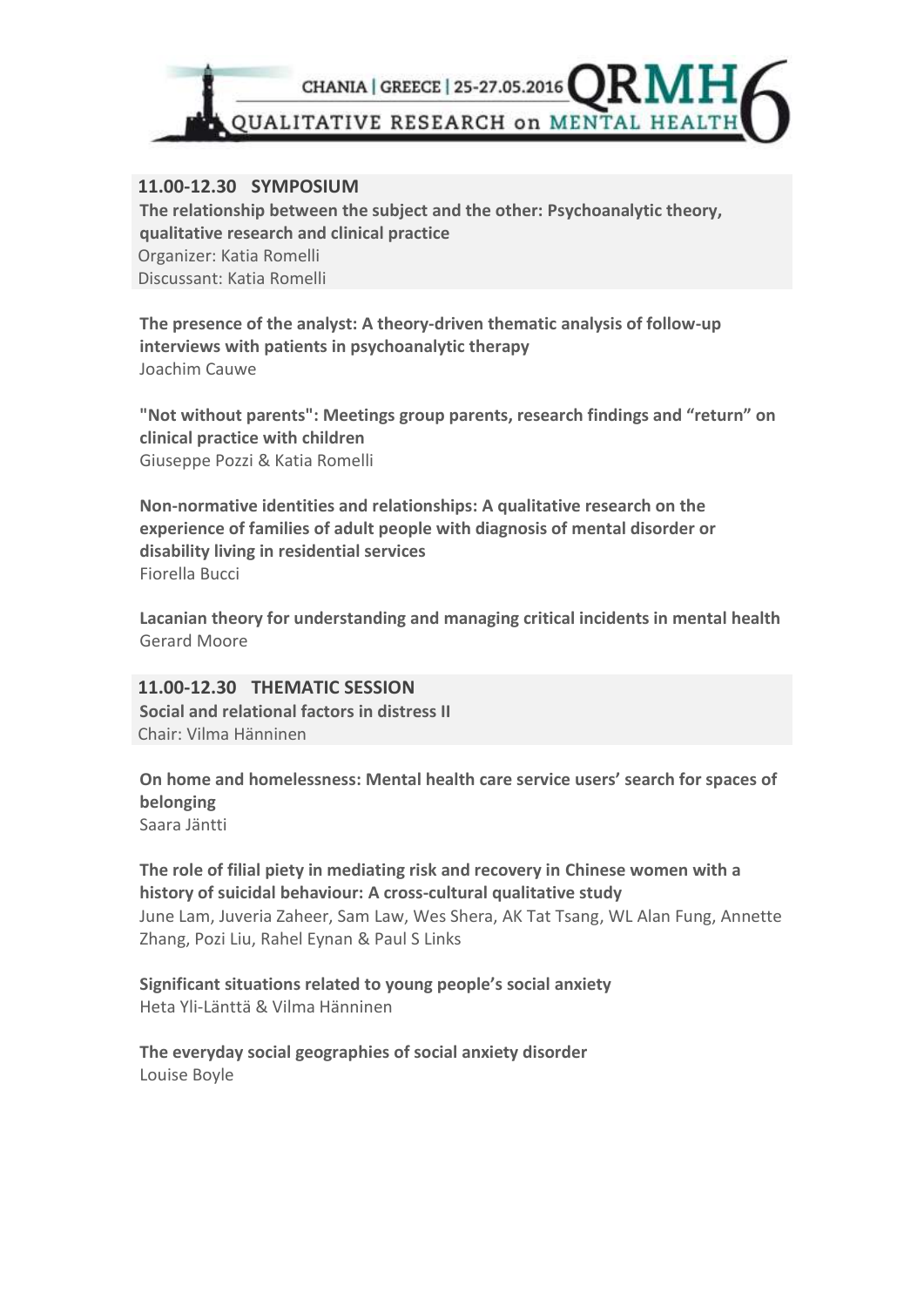

## 12.30-13.30

### **12.30-13.30 KEYNOTE ADDRESS**

**Situating suffering: Critical qualitative studies of therapeutic culture Jeanne Marecek**

Chair: Linda McMullen

## 13.30-14.30 Lunch Break

## 14.30-16.30

### **14.30-16.30 SYMPOSIUM**

**Dealing with distress: Narrative and discursive approaches** Organizers: Eugenie Georgaca & Félix Díaz Discussant: Vilma Hänninen

**The unbridgeable chasm between the social world and the 'spoiled' self in narratives of people with a history of involuntary commitment in psychiatric facilities in Greece** Konstantina Katostari, Sofia Triliva & Manolis Tzanakis

**Strategies of living with and managing psychosis: A biographical narrative study** Eugenie Georgaca & Anastasia Zissi

**Accounts of how distress comes to be managed with medication** Linda M. McMullen & Kristjan J. Sigurdson

**Reconstructing support relations: Biographic accounts by carers for people with eating disorders** Félix Díaz & Natalia Solano Pinto

**Future stories as resources for managing distress: Fostering prospective reflection in psychiatric patients** Anneke Sools & Daniela Preen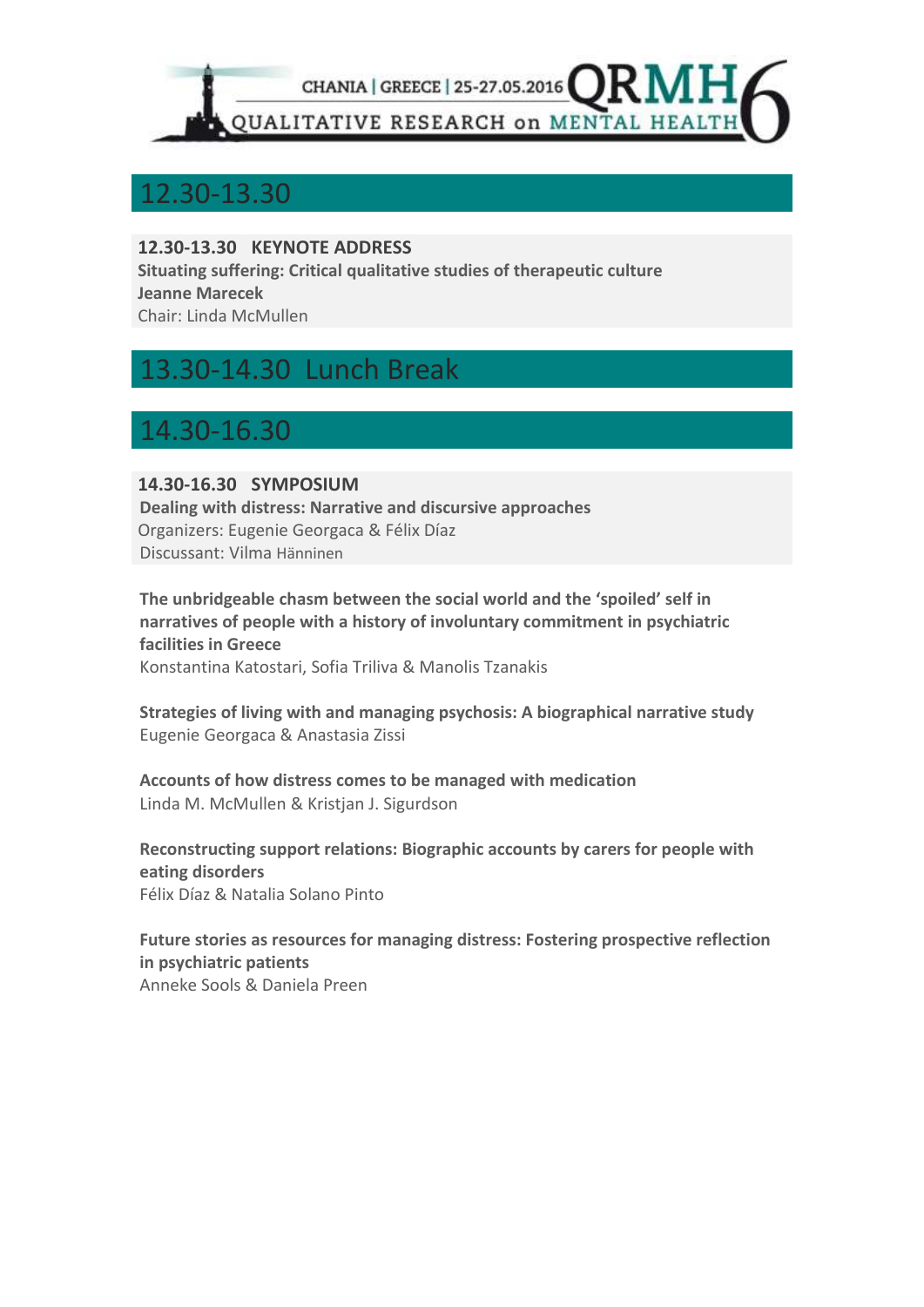

### **14.30-16.30 SYMPOSIUM**

**Developing qualitative research approaches within a psychodynamic context** Organizer: Janet Smithson Discussant: Richard Mizen

**Family changes – or not?** Caryn Onions

**Containment or not?** Elizabeth Weightman

**A qualitative analysis of the impact of Intensive psychodynamic treatment on the internal world of individuals with severe and complex personality disorder** Claire Johnson

**The mind of the mother: Mental representation of the internal space of mother, therapist, self in borderline states** Maggy Cairns

**Taking up the role of doctor** Diana Bass

**14.30-16.30 THEMATIC SESSION Participatory approaches to service development**  Chair: Hugh Middleton

**Qualitative studies of wellbeing in communities affected by conflict and disaster in Sri Lanka** Chamindra Weerackody & Suman Fernando

**Applying lessons from qualitative research in developing mental health services in Sri Lanka** Suman Fernando & Chamindra Weerackody

**Quality matters: Reaching vulnerable mentally distressed men and women in urban Nepal** Bidya Rajbhandari, Ansu Tumbahangfe & Gael Robertson

**Mental health in Malaysia: Are we on the right track?** Ainul Nadhirah Hanafiah & Tine Van Bortel

**A mixed-methods approach for non-pharmacological intervention development** Mijung Park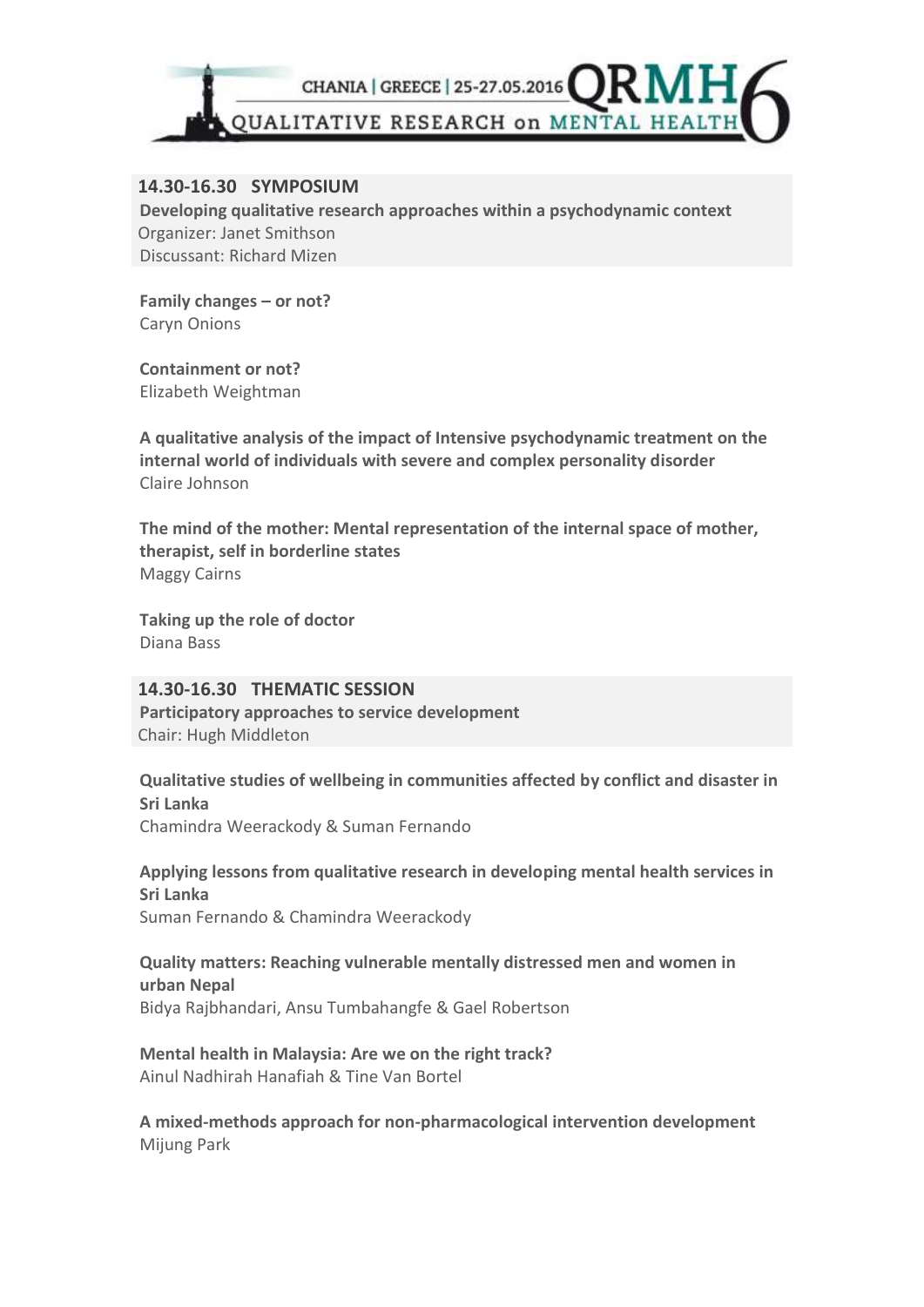

## 16.30-17.00 Coffee Break 16.30-17.00 Poster Session

### 17.00-18.00

**17.00-18.00 THEMATIC SESSION Examining psychotherapy process** Chair: Philia Issari

**Breaking recursive patterns in couple interactions: Gambling and addictive disorders** Bonnie K. Lee

**Displaying agency problems in therapy talk** Minna-Leena Seilonen & Jarl Wahlström

**"Close your eyes, and describe the scene before you": Using dreams as a relational approach to reflexive research** Louise King

**17.00-18.00 THEMATIC SESSION Women, trauma & distress** Chair: Lisbeth Hybolt

### **Stress symptoms in female sex workers in Dhaka, Bangladesh: A qualitative research**

Nasrin Jahan, Muhammad Najib Mohamad Alwi, Dato Abd Rahim, Laila Arjumand Banu & Nurjahan Begum

**Early family trauma marks the beginning of a vicious circle: A qualitative study on female homelessness and drug addiction with the use of photo elicitation interviewing**

Vasiliki Danaskou & Fotini-Sonia Apergi

**From baked beans to hot air balloons: Metaphors of hope in systemic research**  Leah Salter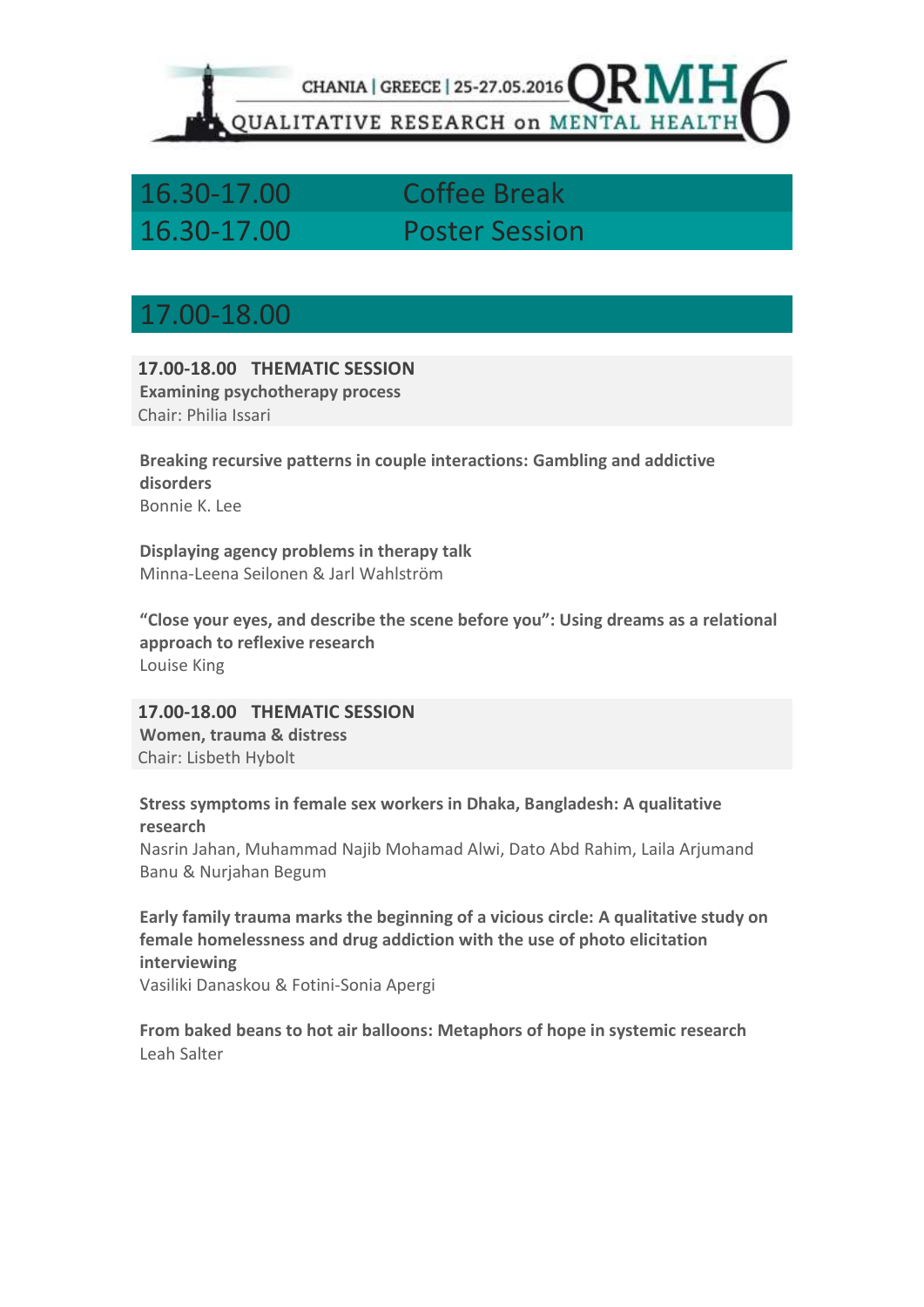

### **17.00-18.00 THEMATIC SESSION**

**Collaborative research in mental health** Chair: Niels Buus

**A collaborative project within the framework of user involved research** Kari Eldal, Åse Skjølberg, Eli Natvik, Marius Veseth, Christian Moltu & Sogn og Fjordane

### **Victims or perpetrators? Interpretations of anti-social behaviour and the impact on service provision**

Anne Krayer, Natalie Davies, Tina Foulkes, Freda Lacey, Catherine Robinson & Rob Poole

### **Qualitative epistemology and constructive-interpretative methodology: Contributions to the mental health field**

Daniel Magalhães Goulart & Fernando Luís González Rey

## 18.00-19.30

### **18.00-19.30 INVITED PANEL**

**User-led research by the Service User Research Enterprise (SURE), King's College London** Organizer: Diana Rose

**Chair and initial remarks** Diana Rose

**"And so when I'm in here, it means that nobody can touch me": Using participatory photography to elicit service user responses to the design of acute psychiatric wards – a reflection** Constantina Papoulias

**Relational dilemmas in carrying out ethnographic work in mental health as a service user researcher: Struggling with immersion and distance**  Konstantina Poursanidou

**Patient Generated Patient Reported Outcome Measures (PG PROMS): Shifting power relations between clinician and service user** Corrine Anderson

**Conference Cocktail**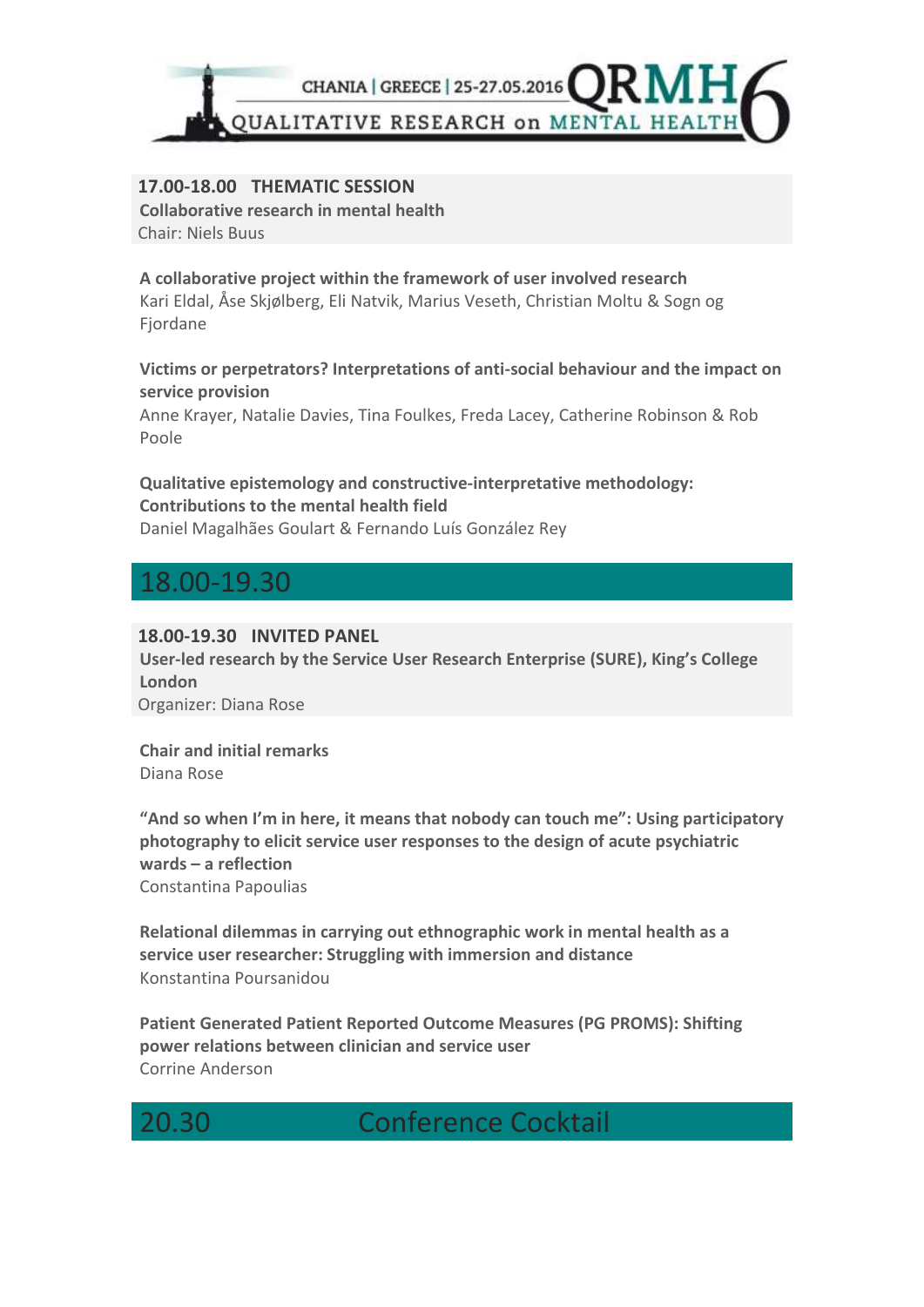

## **FRIDAY, MAY 27th**

## 9.00-10.30

### **9.00-10.30 SYMPOSIUM**

**Exploring the art and science of psychotherapy** Organizer: Marit Råbu Discussant: Jeanne Marecek

**Researcher reflexivity: Taking account of the personal meaning of investigating the integration of professional and personal knowledge** John McLeod, Marit Råbu , Christian Moltu & Hanne Haavind

**Relational perspectives in qualitative research: Possibilities and pitfalls in conducting serial in-depth interviews**  Ida Stange Bernhardt, Christian Moltu & Marit Råbu

**The places that I shouldn't go: Exploring good therapists' experiences of the areas in which they function poorly**  Christian Moltu , Marit Råbu & Ida Stange Bernhard

**Disseminating research and creating art in the same act: Theatre built on research interviews** Marit Råbu & Tyra Tønnessen

**9.00-10.30 THEMATIC SESSION Practitioner perspectives I** Chair: Niels Buus

**"Your experiences were your tools": When mental health nurses bring their own experiences of mental illness to work** Jennifer Oates

**"They daren't tell people": Therapists' experiences of working with clients who report anomalous experiences**  Elizabeth Roxburgh & Rachel Evenden

**Choosing an antidepressant: Profiles, placebos, and pragmatics** Linda M. McMullen

**The relationships between scientists and practitioners: Neuroscientist's accounts of translational research in depression**  Kristjan J. Sigurdson & Linda M. McMullen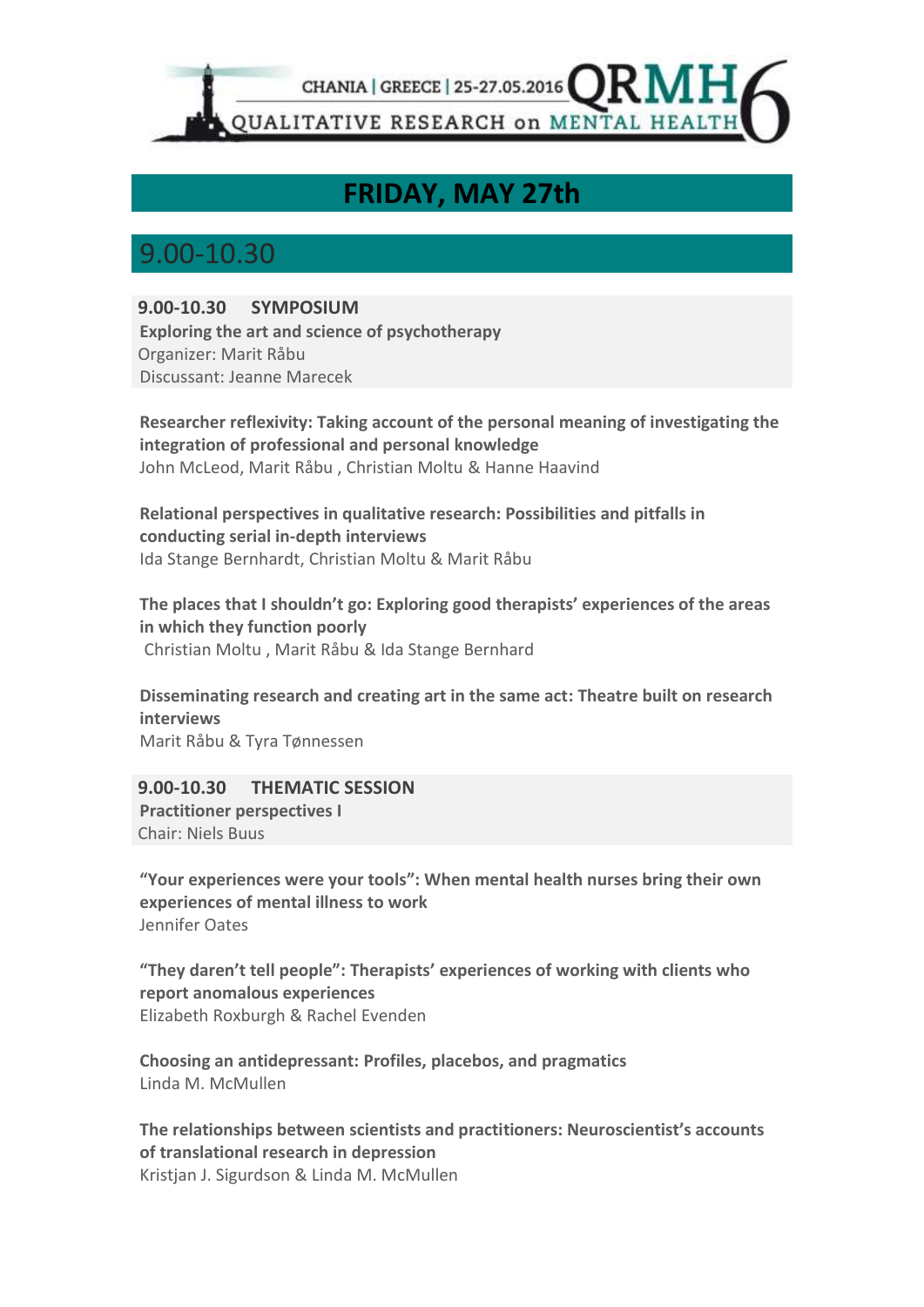

### **9.00-10.30 THEMATIC SESSION Clients' experiences of mental health interventions I**  Chair: Julianna Challenor

When therapists cry: Clients' experience of witnessing therapist's tears. An **interpretative phenomenological analysis**  Alice Watson & Ioannis Fronimos

**Patient education: When learning processes create new conflicts in conduct of everyday life**  Lisbeth Hybholt

**Using mindfulness to manage psychotic symptoms during an acute crisis**  Maria Iliopoulou & Maxine Sacks

**Experiences of a brief mindfulness intervention: Daily experience, well-being and relationships**  Cath Sullivan

## 10.30-11.00 Coffee Break

## 11.00-12.30

### **11.00-12.30 SYMPOSIUM**

**Disrupted attachments, disrupted families? Systemic pathways for change in adoption and foster care** Organizer: Lisa Fellin Discussant: Ferdinando Salamino

**The Scarlet Letter: Attachment as a dominant narrative in adoption and foster care? A thematic analysis of therapeutic narratives and visual relational maps** Lisa Fellin

**"Beyond repair" Therapeutic strategies with an adopted adolescent and his family: A single case study** Ferdinando Salamino & Elisa Gusmini

**"Who is to blame?" Causal attributions in adoptive and foster families: A content and discourse analysis** Lisa Fellin & Ferdinando Salamino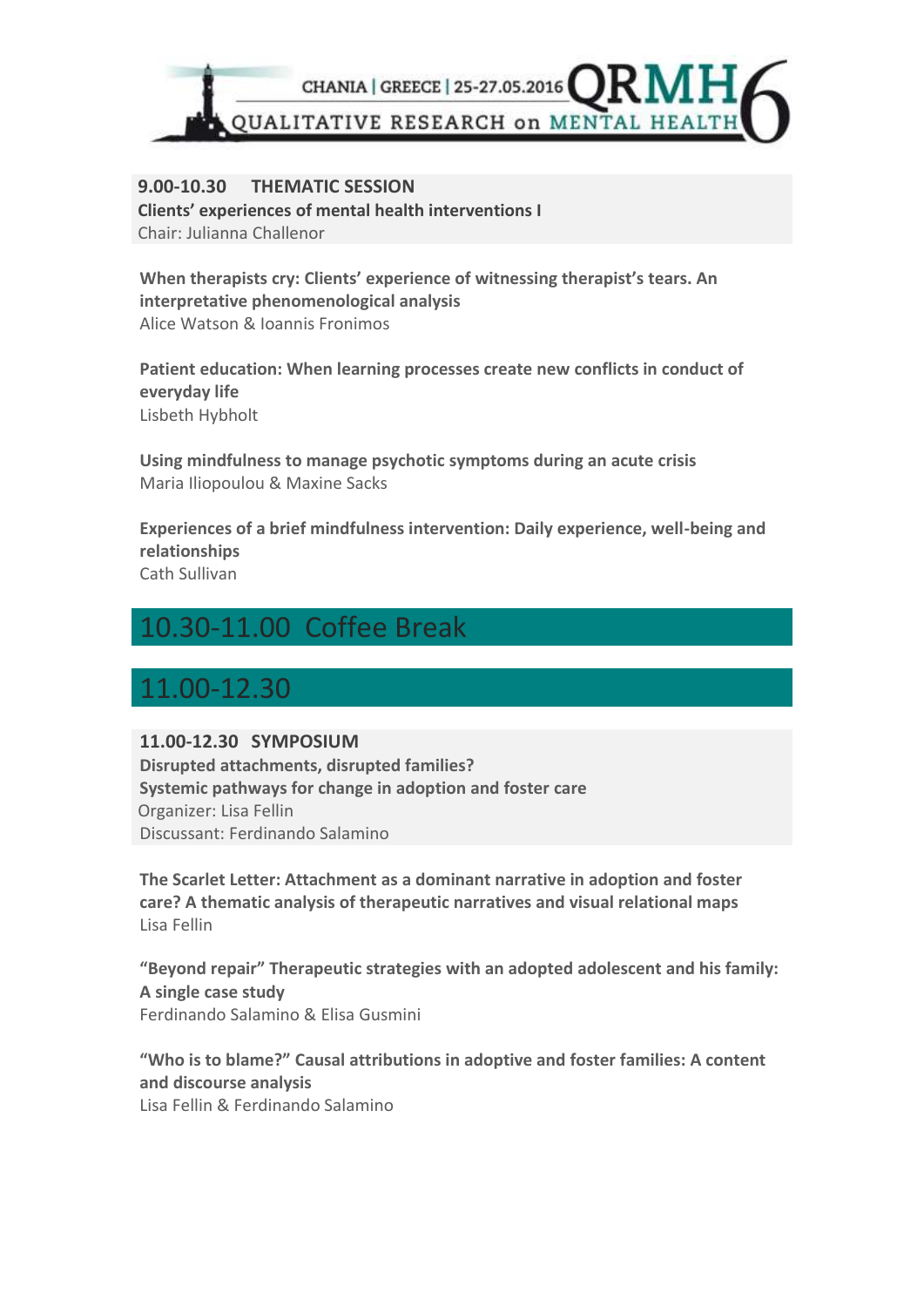

**11.00-12.30 THEMATIC SESSION Practitioner perspectives II** Chair: Katia Romelli

**The narrative construction of the 'wounded healer'** Miltiades Hadjiosif

**Debriefing mental health workers: Exploring the effects of a debriefing service for mental health professionals**  Nicholas Sarra

**Responding to risk during a crisis: The views of team members**  Maria Iliopoulou & Maxine Sacks

**A critical look at the process of standardized assessment**  Camilla Blach Rossen

### **11.00-12.30 THEMATIC SESSION**

**Clients' experiences of mental health interventions II** Chair: Linda McMullen

**"It just felt like an interrogation": The psychosocial assessment after self-harm** Sandra Walker

**Stakeholder preferences for the treatment of schizophrenia and metabolic comorbidities** 

Daniel Poremski, Vathsala Sagayadevan, Alvin Lum, Mythily Subramaniam & Chong Siow Ann

**Barriers and facilitators to collaborative antipsychotic prescribing within mental health services: A qualitative study exploring the perspectives of service users, carers and mental health professionals**

Helen Brooks, Kamelia Harris, Penny Bee, Karina Lovell & Richard Drake

**The hospital experience and the service provided at Mount Carmel hospital: The perspectives of the service-users, their care givers and the health-care professionals** Bernice Gauci & Angela Abela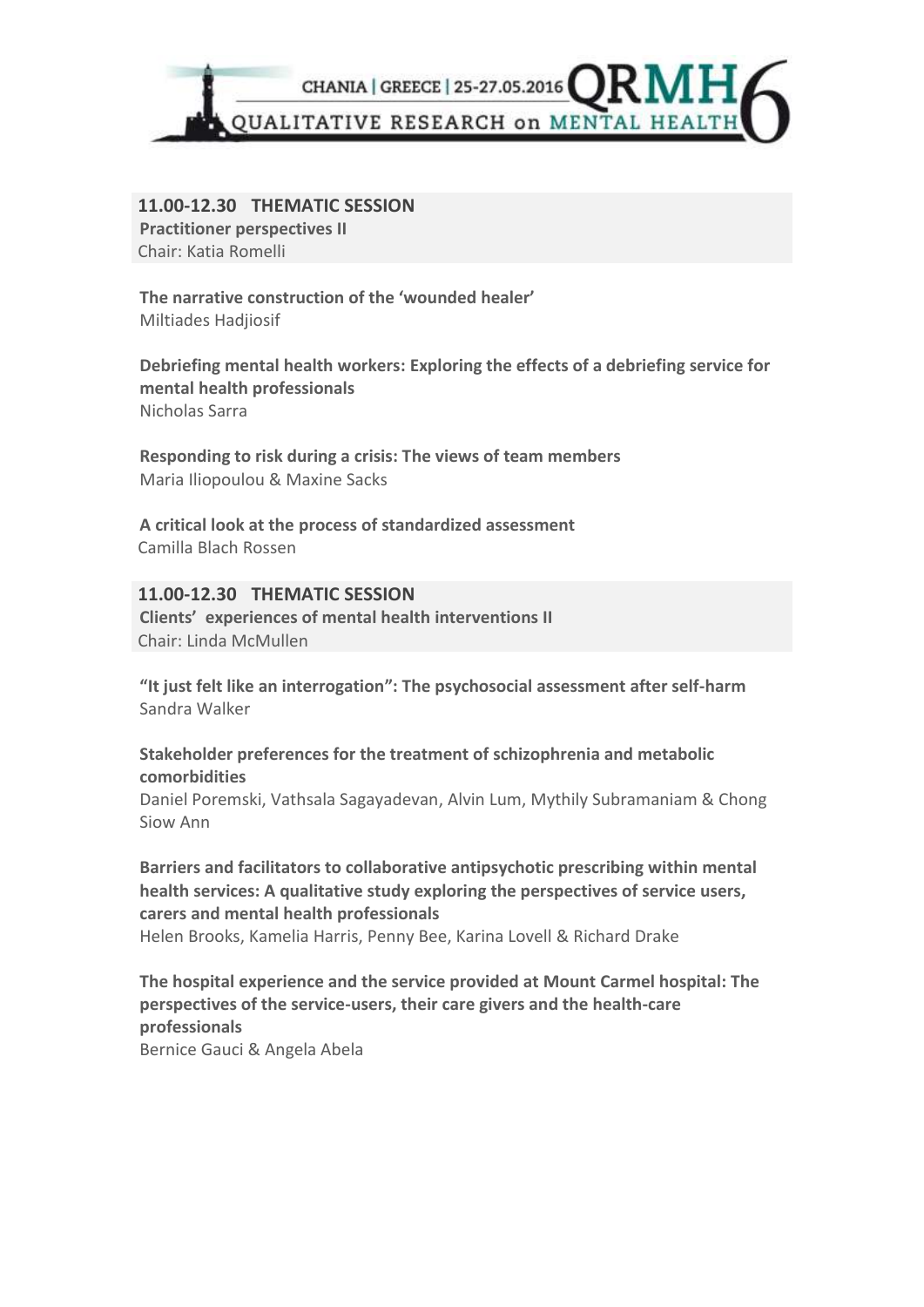

### 12.30-13.30

**12.30-13.30 KEYNOTE ADDRESS Investigating relationship: Enabling a paradigm shift Hugh Middleton** Chair: Vilma Hänninen

## 13.30-14.30 Lunch Break

## 14.30-16.00

### **14.30-16.00 SYMPOSIUM**

**Service user and carer experiences of compulsion: International perspectives on coercion and human rights** Organizer: Karen Newbigging & Julie Ridley Discussant: Karen Newbigging

**First-person knowledge in researching coercion** Jasna Russo

**Relational damage? The impact of coercion on family relations** Reidun Norvoll

**Hearing from carers - those supporting people in secure mental health settings** Julie Ridley

**How family group conferencing can contribute to reducing the use of coercion: Experiences of users and carers** Elleke Landeweer

**14.30-16.00 THEMATIC SESSION Loss & distress within the family**  Chair: Philia Issari

**Caring for a relative with dementia in Greece**  Philia Issari & Christina Tsaliki

**Sibling loss in childhood: An interpretative phenomenological analysis** Anastasia Kiriakouli & Zaira Papaligoura

**Challenges to parents´ family-life after their son or daughters´ suicide attempt: A qualitative study** Lene Nygaard & Niels Buus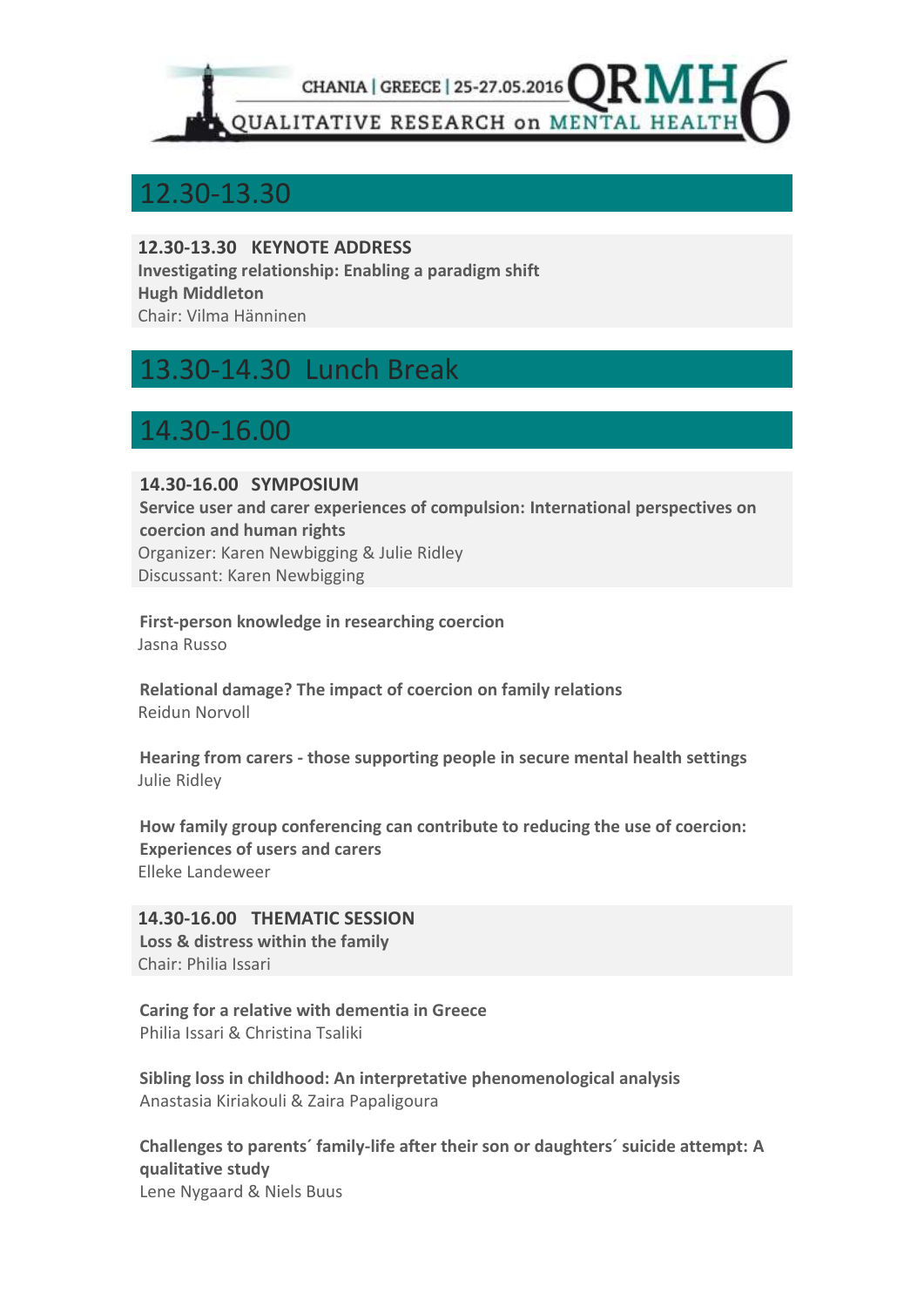

### 16.00-17.00

**16.00-17.00 THEMATIC SESSION Issues of trauma & recovery** 

Chair: Lisbeth Hybolt

**The psychological, social, cultural and spiritual factors influencing the development of post traumatic stress disorder following motor vehicle accidents in a Malaysian setting**

Rafidah Bahari, Muhammad Najib Mohamad Alwi, Nasrin Jahan, Muhammad Radhi Ahmad & Ismail Mohd Saiboon

**How do people cope with post traumatic distress after an accident? The role of psychological, social and spiritual coping in Malaysian Muslim patients** Rafidah Bahari, Muhammad Najib Mohamad Alwi, Nasrin Jahan, Muhammad Radhi Ahmad & Ismail Mohd Saiboon

**Discursive construction of realities concerning the accident of Fukushima No. 1 nuclear power plant: Can we find a way of reconciliation?** Yasuhiro Igarashi

### **16.00-17.00 THEMATIC SESSION**

**Investigating discourses and practices of mental health** Chair: Julianna Challenor

**Human rights in the domain of mental health: Between juridification and judicialization of care practices** Eyraud Benoît & Collectif Contrast

**Rethinking the clinical setting: The Greek experience of the clinics of solidarity** Agostino Carbone

**Mental health care and educational actions: From institutional exclusion to subjective development** Daniel Magalhães Goulart, Fernando Luís González Rey & Albertina Mitjáns Martinez

## 17.00-17.30 Coffee Break